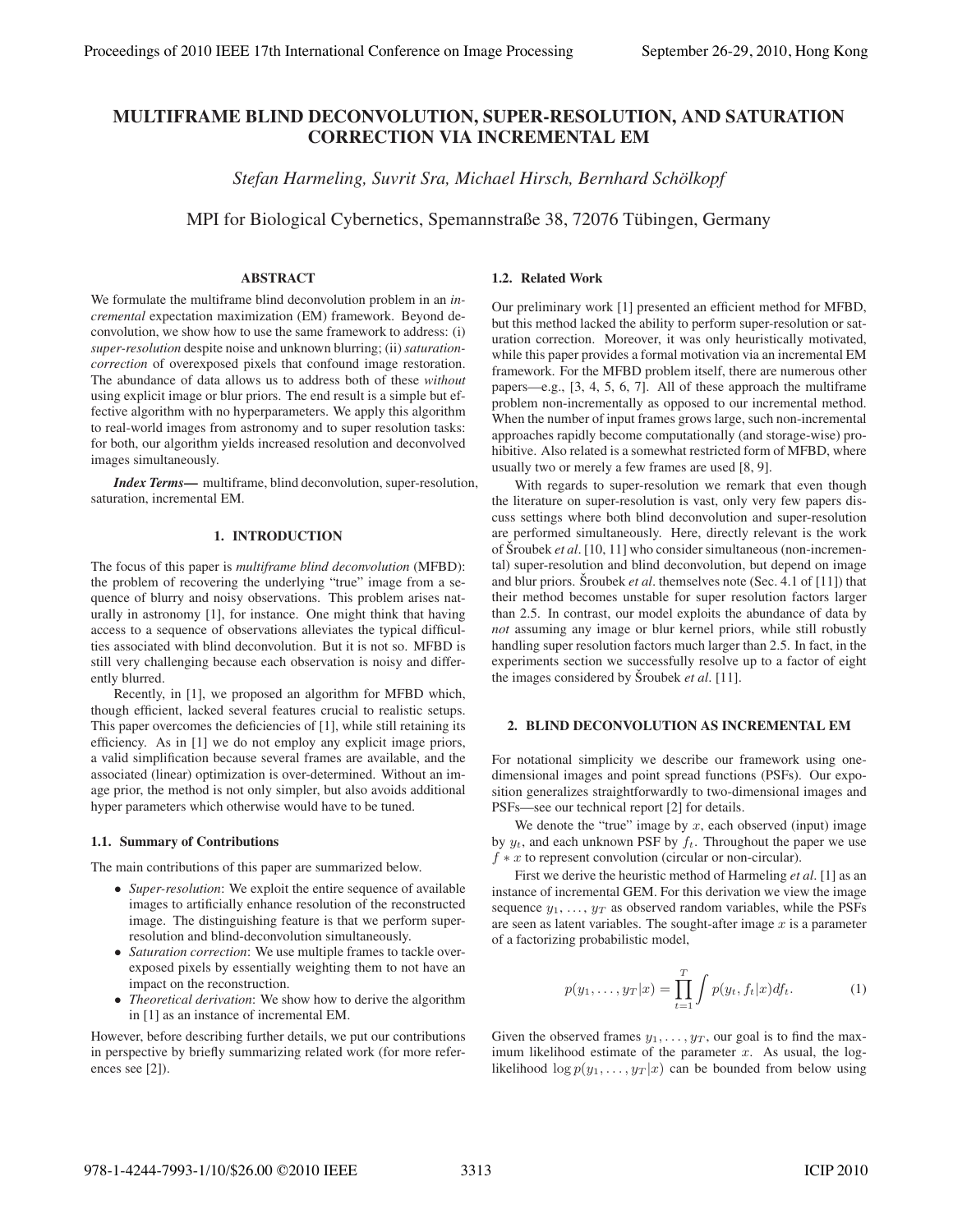Jensen's inequality, so that

$$
\sum_{t=1}^{T} \log \int p(y_t, f_t|x) df_t \ge \sum_{t=1}^{T} \int q_t(f_t) \log \frac{p(y_t, f_t|x)}{q_t(f_t)} df_t, (2)
$$

where each  $q_t$  is an arbitrary distribution of  $f_t$ . We abbreviate the integrals on the right hand side as  $\mathcal{F}_t(q_t, x)$ . Then, the incremental variant of EM picks *some* image  $y_t$  and estimates  $q_t$  and  $x_t$  via:

| <b>E-step:</b> find $q_t$ that maximizes $\mathcal{F}_t(q_t, x_{t-1})$ , |
|--------------------------------------------------------------------------|
| <b>M-step:</b> find $x_t$ that maximizes $\mathcal{F}_t(q_t, x_t)$ .     |
|                                                                          |

If instead of searching for arbitrary distributions  $q_t$  over the PSFs we restrict ourselves to distributions that are concentrated at a single PSF, then we obtain the "winner-take-all" variant of incremental EM [12]. This choice greatly simplifies the E- and M-steps, reducing them to a maximization of  $p(y_t, f_t|x)$ ; a further flat prior on  $f_t$ reduces this to maximizing  $p(y_t|f_t, x)$  with respect to  $f_t$  and x.

Modeling each observed frame  $y_t$  as a convolution of the underlying image (parametrized by) x with some unknown PSF  $f_t$  plus Gaussian noise, the density  $p(y_t|f_t, x)$  can be chosen to be a Gaussian with mean  $f_t * x$  and some diagonal covariance,

$$
p(y_t|f_t, x) \propto \exp(-\frac{1}{2}||y_t - f_t * x||^2).
$$
 (3)

This choice is computationally simple, and leads to E- and M-steps that are (nonnegative) least squares problems of the form

$$
\min_{z \ge 0} \|y - Az\|_{C}^2, \quad \text{where } \|v\|_{C}^2 = v^T C v. \tag{4}
$$

When both  $A$  and  $C$  are also nonnegative, (4) can be solved via multiplicative updates (see [2]),

$$
z_{t+1} = z_t \odot \frac{A^T C y}{A^T C A z_t},
$$
\n(5)

starting with positive  $z_0 > 0$ . Here  $\odot$  and the fraction bar denote pixel-wise multiplication and division. Note, that we rely crucially on the fact that the convolution  $f * x$  can be represented by both matrix-vector products:  $Fx$  and  $Xf$ .

The M-step requires further discussion. When updating the parameter  $x$ , it is beneficial to perform only a few steps towards minimizing  $||y_t - f_t * x||^2$  with respect to x. Doing so is particularly useful if we consider non-circular convolution, for which  $x$  is longer than  $y_t$  and as such we have an under-determined system. Performing a few steps also has a regularizing effect.

Summarizing the above discussion we see that the "winner-takeall" variant yields the (generalized EM) updates:

**E-step:** find 
$$
f_t \geq 0
$$
 that minimizes  $||y_t - f_t * x_{t-1}||^2,$  (6)

\n**M-step:** find  $x_t \geq 0$  such that  $||y_t - f_t * x_t||^2 \leq ||y_t - f_t * x_{t-1}||^2,$  (7)

which when applied to each input frame  $y_t$ , immediately yield a formal derivation for the two alternating steps proposed by [1].

## 3. IMPROVED MULTIFRAME BLIND DECONVOLUTION

The basic algorithm described above can recover the underlying, clear image given a sequence of blurry images [1]. Now we extend the basic method and show how to incorporate super-resolution and saturation correction. Our method is simple, but highly effective as it exploits the abundance of data without sacrificing efficiency.

#### 3.1. Super-resolution

Since we are interested in a *single* image x but have *several* observations  $y_t$ , despite blurring we could potentially infer a super-resolved image—provided we incorporate change of resolution into the forward model. To this end we define the resizing matrix,

$$
D_m^n = (I_m \otimes 1_n^T)(I_n \otimes 1_m)/m,
$$
 (8)

where  $I_m$  is the  $m \times m$  identity matrix,  $1_m$  is an m dimensional column vector of ones, and ⊗ denotes the Kronecker product. The matrix  $D_m^n$  transforms a vector v of length n into a vector of length m. Note that the sum of v's entries  $1_n^T v = 1_n^T D_m^n v$  is preserved.<br>This is a favorable property for images as the number of photons ob-This is a favorable property for images, as the number of photons observed should not depend on the resolution. Note that even if  $m$  and *n* are not multiples of each other,  $D_m^n$  will interpolate appropriately.

Let  $n$  be the length of  $y$ . For  $k$  times super-resolution we choose x and f large enough so that  $f * x$  has length kn. Now we use the image model  $p(y_t|\tilde{f}_t, x) \propto \exp\left(-\frac{1}{2}||y_t - D_n^{kn}(f_t * x)||^2\right)$ , which leads to the modified update steps:

**E-step:** find 
$$
f_t \geq 0
$$
 that minimizes  $\|y_t - D_n^{kn}(f_t * x_{t-1})\|^2,$  (9)

\n**M-step:** find  $x_t \geq 0$  such that  $\|y_t - D_n^{kn}(f_t * x_t)\|^2 \leq \|y_t - D_n^{kn}(f_t * x_{t-1})\|^2.$  (10)

Note that the positive scaling factor  $k$  is not restricted to be integral. Only kn needs to be integral.

#### 3.2. Overexposed pixels

Saturated (overexposed) pixels can impact image restoration adversely, particularly so in astronomical imaging where we might want to capture faint stars together with stars that are orders of magnitude brighter. A realistic deconvolution method should be able to deal with pixels that are saturated, i.e., those that hit (or come close to) the maximal possible pixel value.

One reasonable way to deal with saturated pixels is to weight them out. Since each frame  $y_t$  can have different pixels that are saturated (different frames are aligned differently), we must check at each iteration which pixels are saturated. To ignore these pixels we define a weighting matrix,

$$
C = \text{Diag}([y_t < \rho]) \tag{11}
$$

where  $\rho$  denotes the maximum pixel intensity, and the Iverson brackets [·] apply component-wise. Then, we can write the updates ignoring the saturated pixels simply by replacing the Euclidean norm in (6) and (7) with the weighted norm  $||v||_C^2 = v^T C v$ . Note that this approach is equivalent to removing the saturated pixels from the this approach is equivalent to removing the saturated pixels from the probabilistic model.

One might ask whether we can really recover pixels in  $x$  that are saturated in most of the frames  $y_t$ ? The answer is yes, and can be understood as follows. The photons corresponding to such a pixel in x have been spread across a whole set of pixels in each frame  $y_t$ because of the PSF  $f_t$ . Thus, if not all these pixels in  $y_t$  are saturated, the true value for the corresponding pixel in  $x$  will be recovered.

## 4. EXPERIMENTAL RESULTS

We show now results of two main experiments: (i) comparison against the super-resolution method of [11]; and (ii) MFBD results on astronomical images.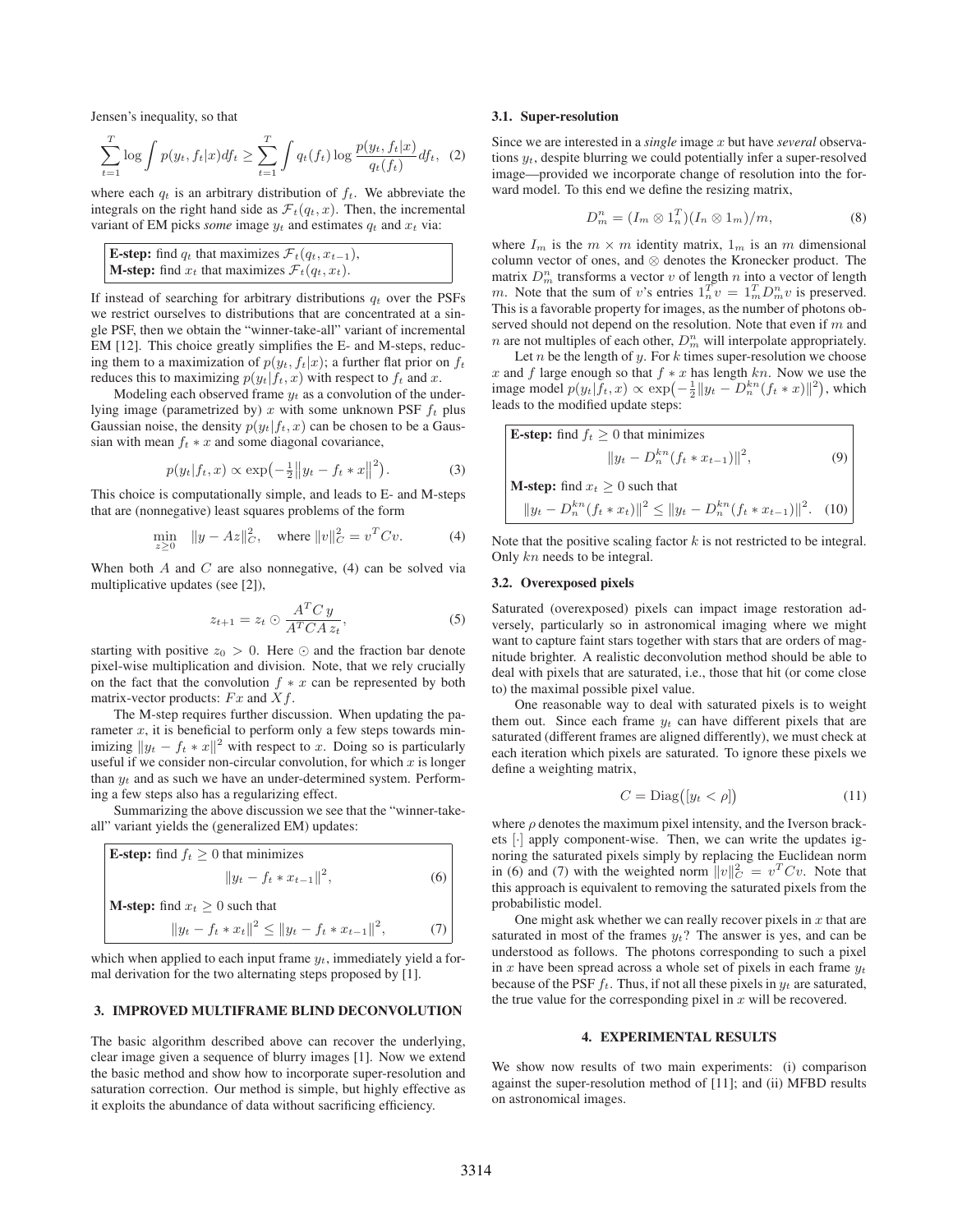| <b>BUSINESS</b><br>nu jaura<br>di guality<br>ratingiaratary | High quality<br>HP Laces for<br>printing require<br>high quality<br>tresparency | 97 D.S<br>79 F<br>ويتوازر المتحلو                              | Mgh qeality<br><b>HP LaserJet</b><br>printing requires<br>high quality<br><b>Damperson</b><br>Nm | لخلوة الجناز<br>SEP Louis<br>arinting roquires<br>tigh quality<br>паранноў |
|-------------------------------------------------------------|---------------------------------------------------------------------------------|----------------------------------------------------------------|--------------------------------------------------------------------------------------------------|----------------------------------------------------------------------------|
| High quality.<br>HP Losen Jet<br>printing requires          | <b>High quality</b><br><b>HP LaserJet</b><br>printing requires                  | <b>High quality</b><br><b>HP LaserJet</b><br>printing requires | <b>High quality</b><br><b>HP LaserJet</b><br>printing requires                                   | <b>High quality</b><br><b>HP LaserJet</b><br>printing requires             |
| yilay deli<br>transparency<br>film.                         | high quality<br>transparency<br>film                                            | high quality<br>transparency<br>film.                          | high quality<br>transparency<br>film.                                                            | high quality<br>transparency<br>film.                                      |
|                                                             |                                                                                 |                                                                |                                                                                                  |                                                                            |
| 1x                                                          | 2x                                                                              | 4x                                                             | 8x                                                                                               | Šroubek et al. [11]                                                        |

Fig. 1. Text and disk data: typical example frames (top row), results of our method for blind deconvolution with increasing super-resolution factor compared with Sroubek's results taken from [11] (bottom row from left to right). Already at 2x our results appear to be better than Šroubek's. Note that Šroubek's pictures seem to be postprocessed as their background appears to be darker than that of the input sequence.

## 4.1. Super-resolution example

The method most closely related to ours is the state-of-the-art *blind* super-resolution approach of Šroubek *et al.* [11]. We compare their method against ours by showing results on some datasets of S. Farsiu and P. Milanfar<sup>1</sup>; we show Šroubek et al.'s results as reported in [11]. For brevity we consider only the "text" dataset (20 frames of size  $57 \times 49$ ) and the "disk" dataset (20 frames of size  $57 \times 49$ ).

The first and third rows of Figure 1 show typical input frames. The second and fourth rows show the result of our method with increasing super resolution factors (one, two, four, and eight times). Already with a factor of two, our results compare favorably with Sroubek's, which is surprising because our method does not depend on any detailed image or blur priors like Sroubek's method. The image obtained using a factor eight super-resolution is clearly superior to the result of [11], whose method could not super-resolve beyond a factor of 2 because of algorithmic instability.

## 4.2. Astronomical imaging

For our astronomical imaging experiment, we used the fast AVT PIKE camera to record a short video (191 frames acquired at 120 fps) of the Trapezium in the Orion constellation. This trapezium is formed by four stars ranging in brightness from magnitude 5 to magnitude 8, with angular separations around 10" to 20".

<sup>1</sup>Available from: *http://www.soe.ucsc.edu/*∼*milanfar/software/sr-datasets.html*.